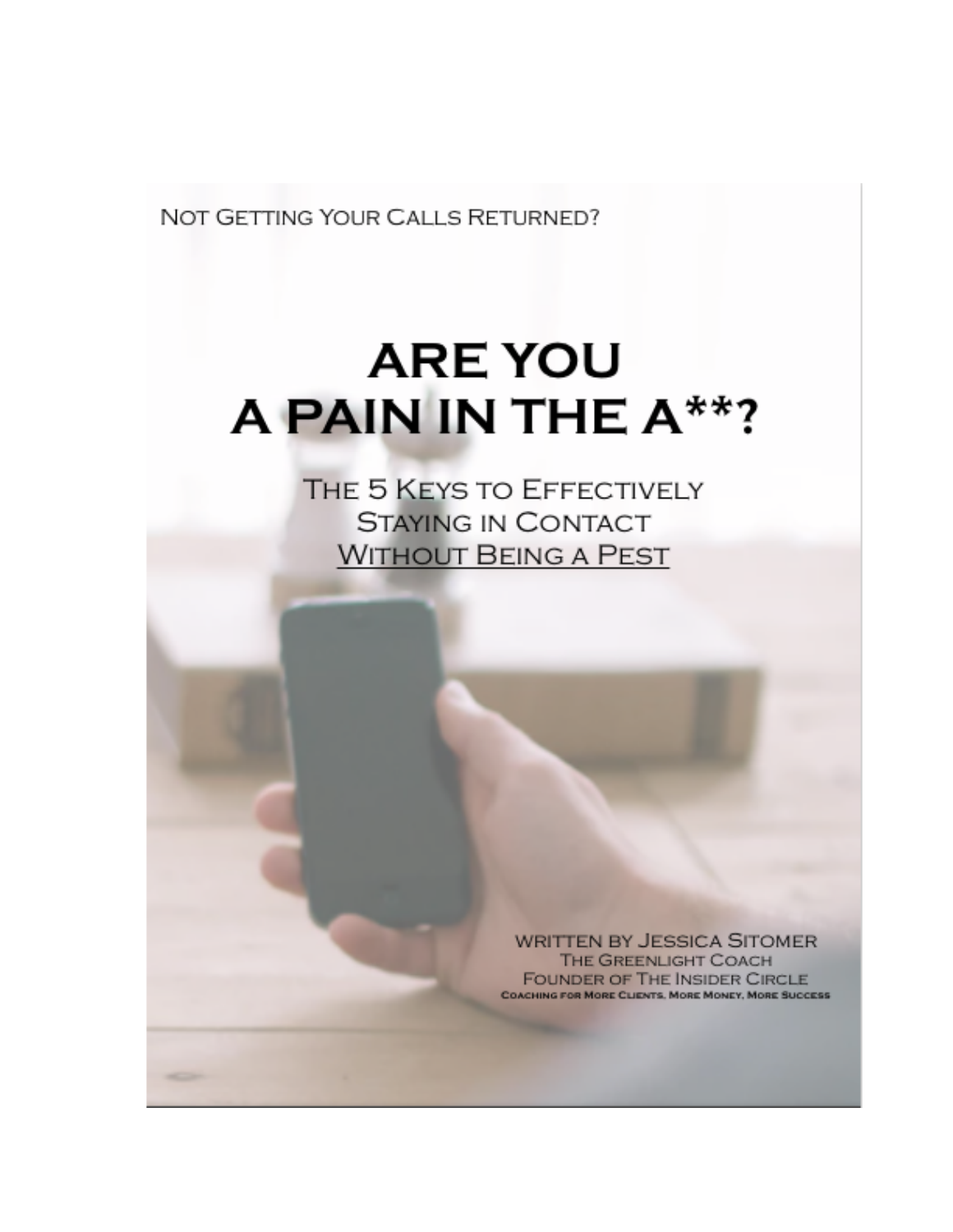Are You a Pain in the Ass? 1



Published by The Greenlight Coach, Inc.

No part of this publication may be sold, reproduced, stored in a retrieval system, or transmitted in any form or by any means, electronic, mechanical, photocopying, recording, or otherwise, without written permission of the publisher.

For information regarding permission, write to: The Greenlight Coach, Inc., 10300 W Charleston Blvd. Ste F18 Las Vegas, NV 89135

# **ALL RIGHTS RESERVED.**

© Copyright 2018 Jessica Sitomer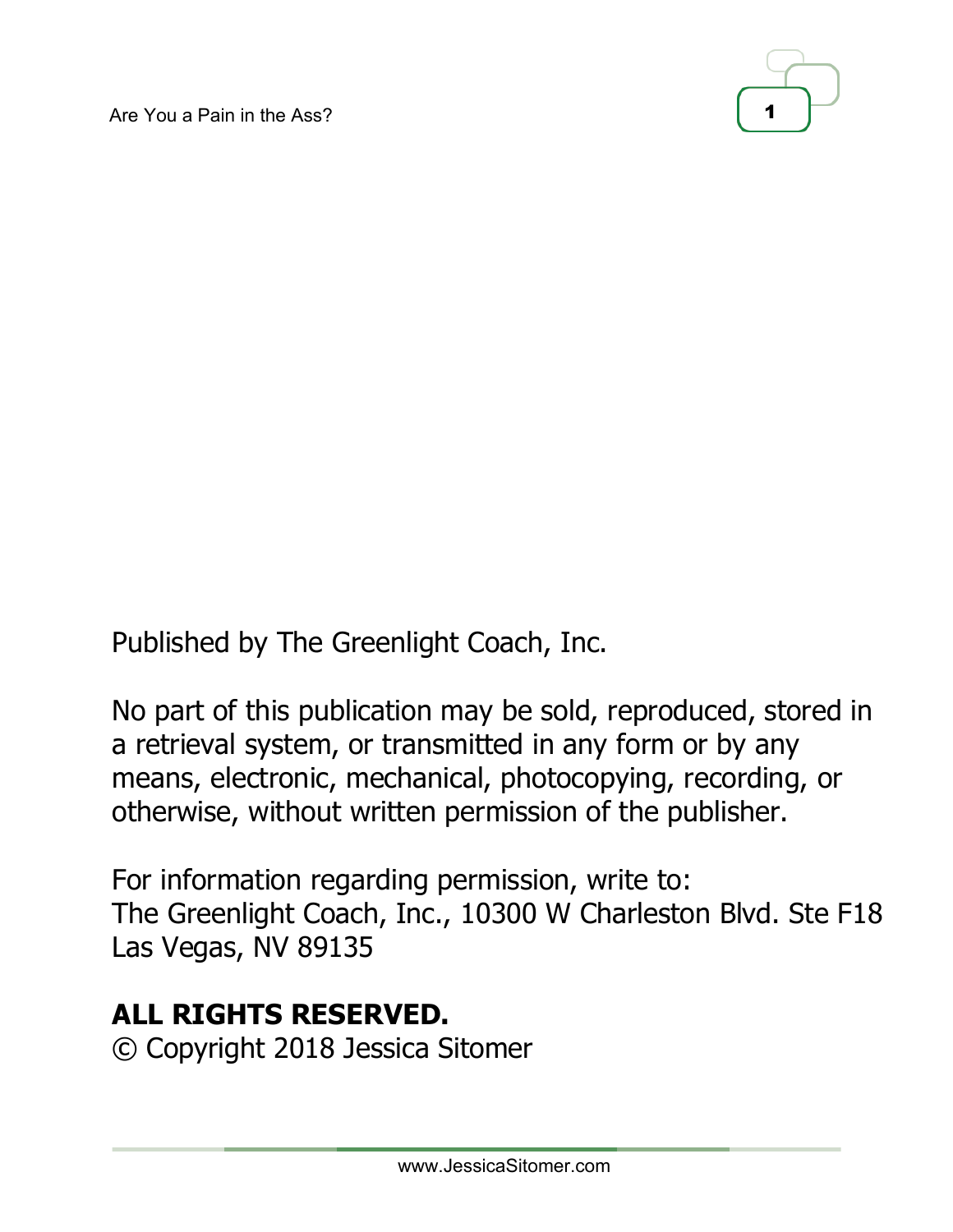

Before I reveal the 5 keys to effectively staying in contact without being a pest, annoying, impolite, aggressive, needy, desperate, and a pain in the ass, let's identify who these people are:

1. The Annoying Guy- this Guy has nothing to contribute, always wants something from you, and constantly has a personal agenda. He lingers, talking about how bad everything is, how no one is giving him work or a chance, and he's filled with excuses that have nothing to do with his attitude. Not only do people not want to work with The Annoying Guy, they don't want him around.

2. The Pest- this is the Annoying Guy with wings. Like a gnat, The Pest is annoying, troublesome, doesn't listen to what is being said, doesn't recognize a no. People want to swat The Pest away.

3. The Rude Chick- this is the Chick who's just impolite. She doesn't care about anyone's schedule, family obligations, or exhaustion level. She's got her agenda and she will call at inappropriate times, interrupt without apology, and talk on her cell phone loudly, in public, about being what she does hoping someone will notice and ask her about it. People want to slap the Rude Chick.

4. The Aggressive Dude- this Dude stands way too close, speaks too loudly and too fast, and will not take no for an answer. He tries to strong-arm people into working with him, sometimes with subtle physical threats or even blackmail. When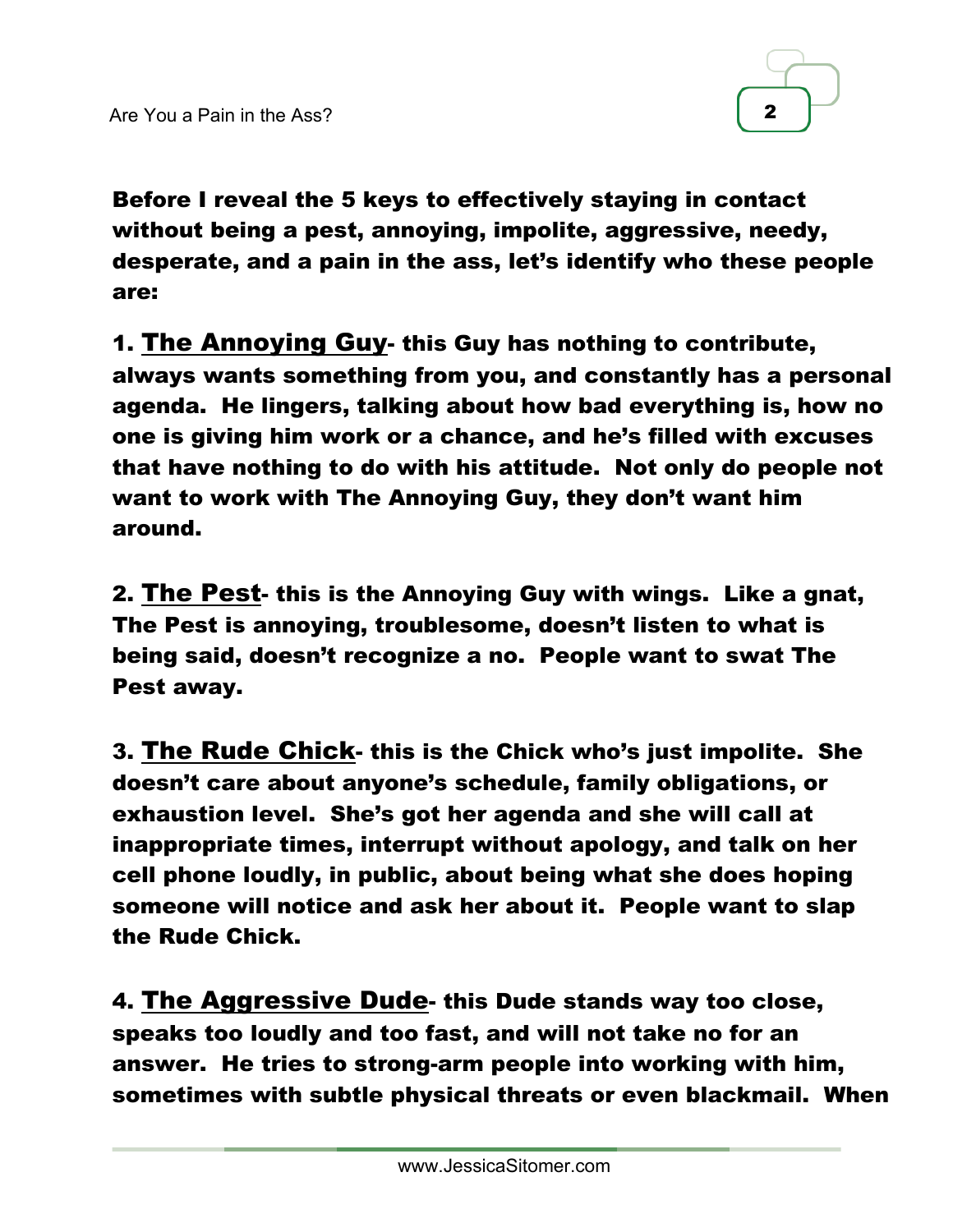

he doesn't hear the answer he wants, he keeps pushing, refusing to hear what's being said to him. Not only do people avoid the Aggressive Dude, they warn other people to do the same.

5. The Needy Woman- this Woman is pathetic. She walks slumped over, with a look of despair plastered on her face. She is whiny, clingy, and prefers to beat around the bush about what she needs instead of asking for it. People often use this Woman for freebies but never pay her for her work.

6. The Desperate Man- This Man just makes everyone around him uncomfortable. He thinks he's hiding his desperation, but it's seeping out of his pores making him appear creepy. He uses tactics such as: guilt tripping, begging, bribing, and sometimes crying. People need to shower after being around Desperate Man.

7. The Pain in the Ass- to be The Pain in the Ass, you simply have to be one of the above or any combination, for a long period of time. Anyone can have a period of desperation, neediness, etc., it's when it goes on and on and on, that others' frustration level gets to the point that the names above are too kind for you, they must use an expletive.

Did those definitions seem harsh to you? If you answered YES, you probably feel you fall into one of those categories. Let me be perfectly blunt- YOU DON'T. Anyone, who fits one of those definitions, would never buy a book like this. The worst-case scenario, you're Paranoid Guy or Needs-to-be-Perfect Girl and that will be fixed with the direction from this book.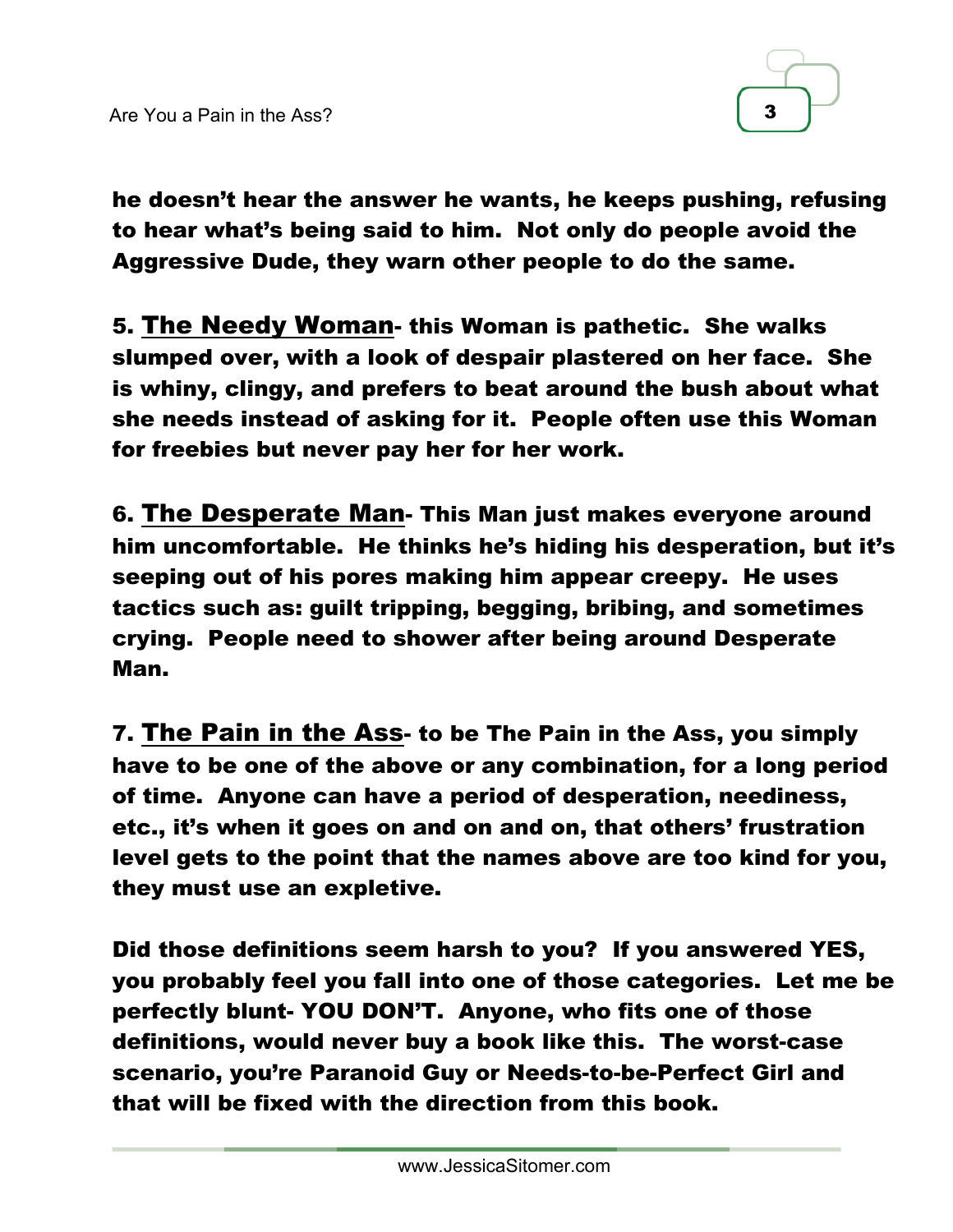

If you think really hard, you've met some of these people, and you know they would never read this book, because they're clueless that they are a pain in the ass!

You on the other hand, are a considerate business person, who wants to follow up appropriately and effectively. Because you don't know how to define that, you exaggerate the label that you put on yourself to fit into one of the categories above.

In this book, I will give you 5 Keys to Effectively Stay in Contact with people. Once you put any of these keys into practice, you will be viewed as a professional doing your job of marketing yourself and maintaining your relationships.

As an extra value from me, to eliminate drama for you, I've added a Bonus Key.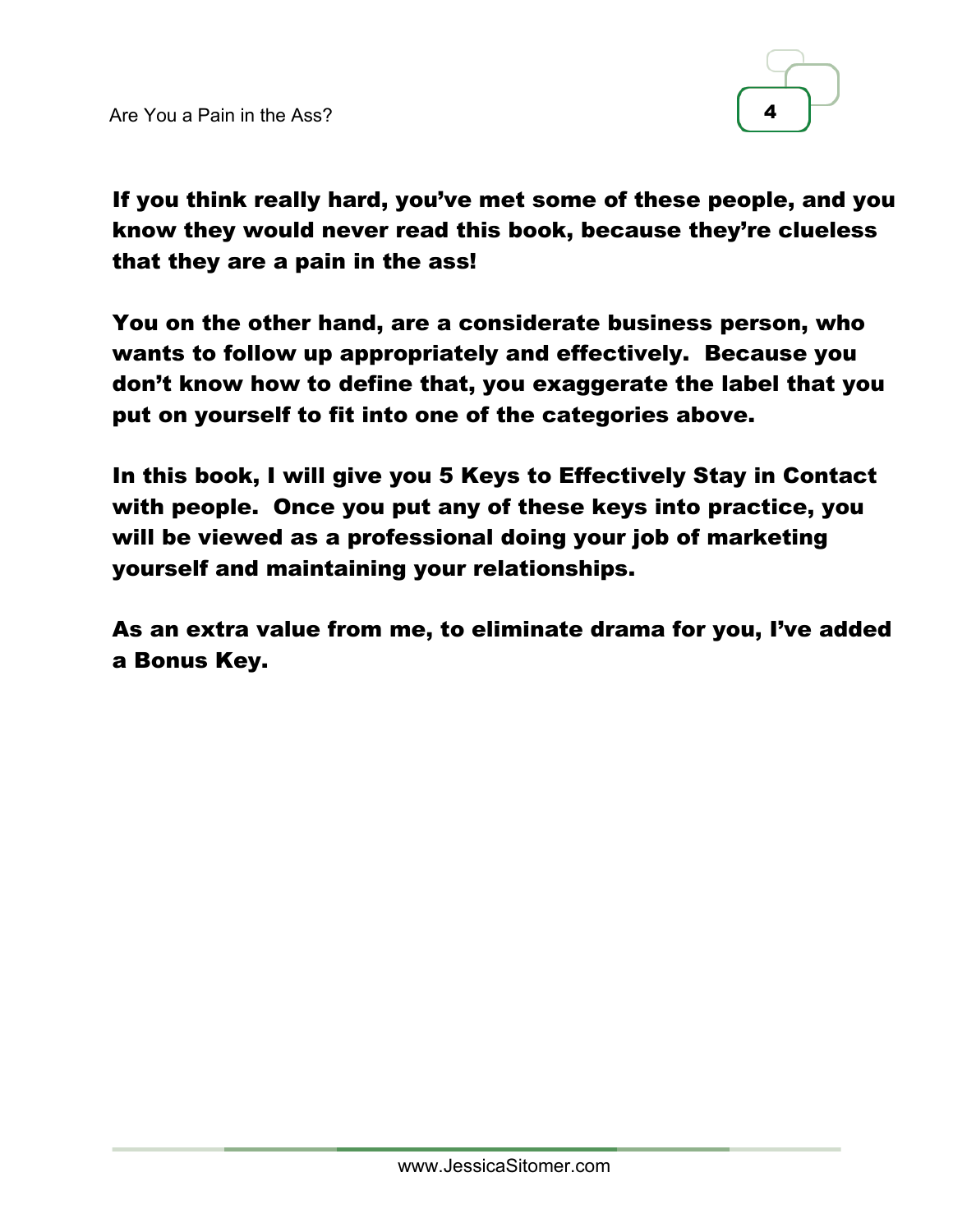

# Key #1: Understanding Effective Contacting

The key to effective contacting is the relationship you are creating. Therefore, you must understand why relationships are so important:

- People have money, jobs, and reputations on the line.
- People have to know, like, and trust you
- People have to spend a lot of time with you when you work together and therefore, want to know that you have likeminded sensibilities

To effectively contact someone, you must first understand his/her point of view. Someone who works 5-6 days/week, 10-14 hour days, has a family, a hobby, a car that needs an oil change, a garage door that needs fixing, people coming in from out-oftown, and a need to exercise to relieve stress, doesn't have time for small talk.

The second thing you must understand, is that someone who is working like this, gets contacted by tons of people. There is not enough time in a day to call them all back, especially if they are simply calling to say, "I'm available," or "just checking in."

The third thing to understand, is that people don't like having to say, no. They especially don't like being put on the spot and having to say, no.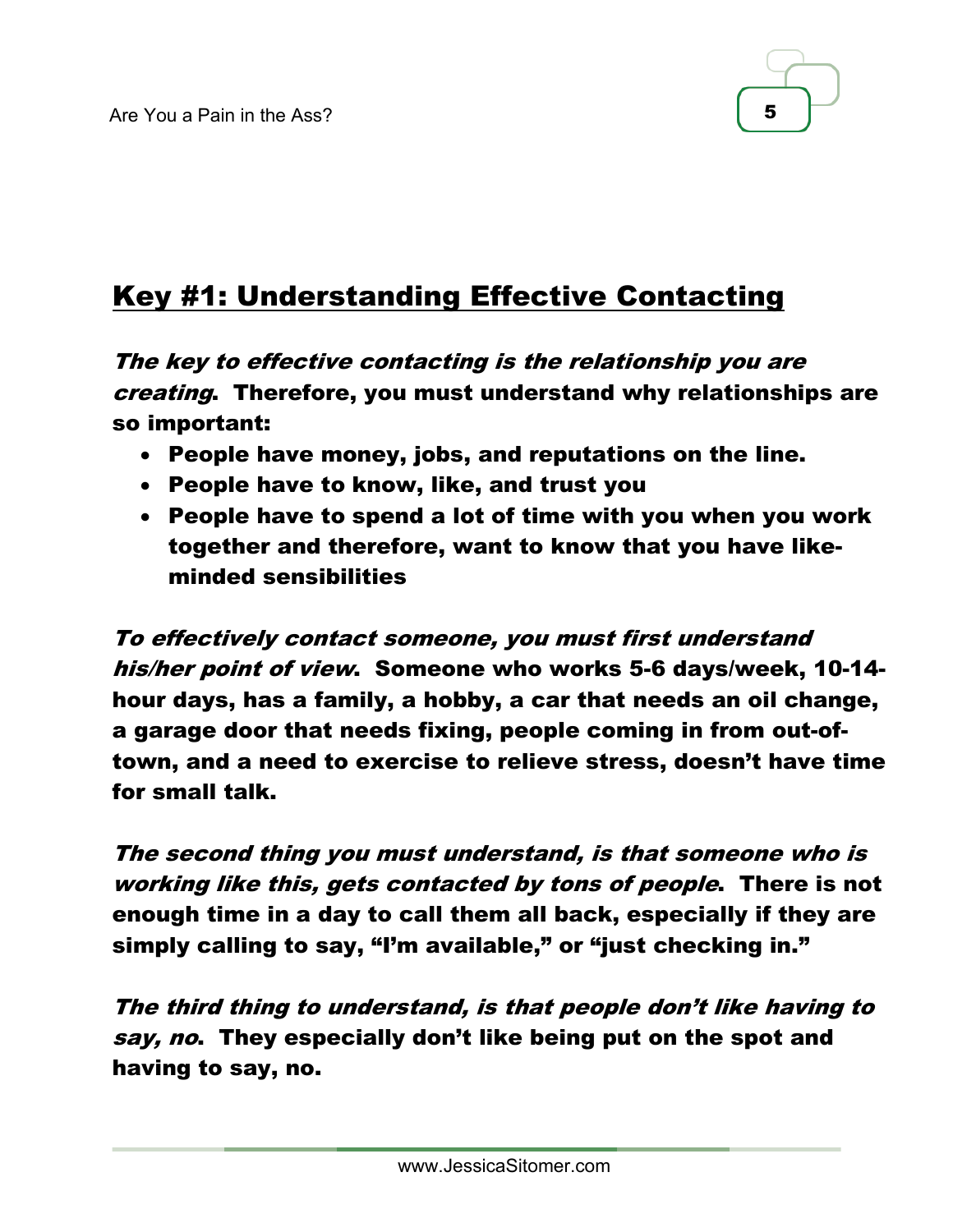

**Effective contacting is using the above knowledge to create a** plan for following up and maintaining relationships in a professional and respectful way.

Working professionals understand that it is your job to stay in touch with them and seek work or sales. Use the following keys to make it an enjoyable experience for everyone involved.

## Key # 2: Deliver New News

New news is ANYTHING going on in your life that is updated since the last time you spoke with the person you're calling.

If the thought pops into your head, "But I haven't worked since the last time we spoke," then don't talk about work. What else is going on in your life?

There has to be something that is new and interesting or:

- You are being too hard on yourself
- You have to go out and do some interesting things, so you have something to talk about
- You should start a journal of 3 daily successes, so you can recognize what is new and worth talking about

#### Samples:

#### $Hi \qquad ,$

I'm calling to let you know that I am working today on \_\_\_\_\_\_\_ and wanted to see how things are going on your show.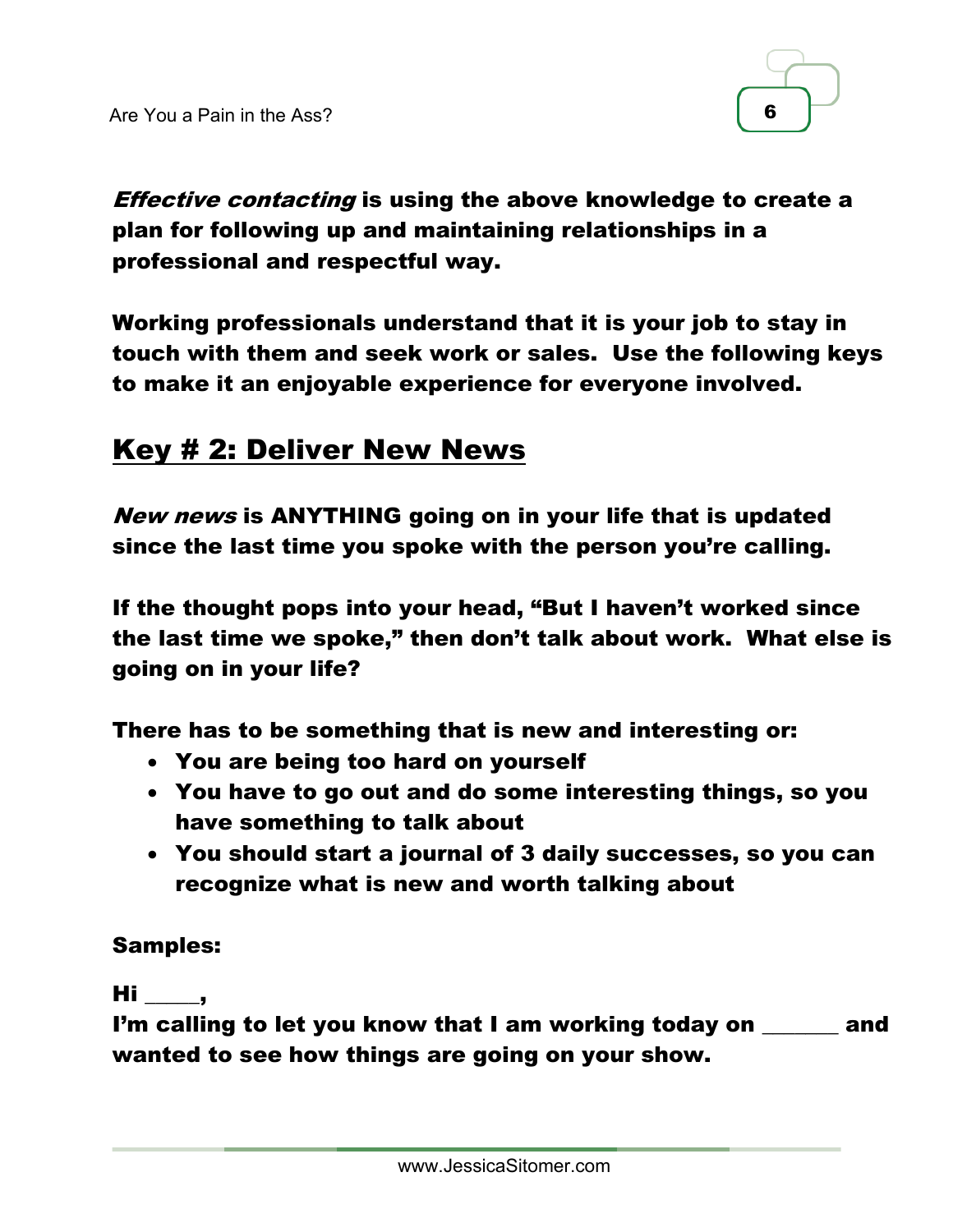

 $Hi \quad \underline{\qquad}$ ,

I just got back from a sailing trip. The kids had a great time fishing and the wife, and I caught up on some much needed relaxation. Let me know when you have some time off, I'd love to have you and your family out on the boat.

 $Hi$  , I just got back from the movie \_\_\_\_\_\_ and it reminded me of you because \_\_\_\_\_\_\_\_\_\_\_\_\_\_\_\_\_\_\_\_\_\_\_\_\_\_.

 $Hi$  ,

I just got a (insert some fun new toy here) and you'd be amazed by what this thing can do, like **the cannel of the contract of the call** back, I'd love to give you a demo.

## Key #3: Give Them Something They Can Say Yes To

When you don't have the kind of relationship with someone where you are the first, second, or third person on their mind to hire or purchase from, be fair- don't put them on the spot by asking for work or a sale.

Ask for something they can say yes to:

- Advice
- A set visit
- Feedback on your marketing materials

By asking for something they can say yes to, they know you're looking for work, so if they have something, they'll offer it. If they don't, you just deepened the relationship by allowing them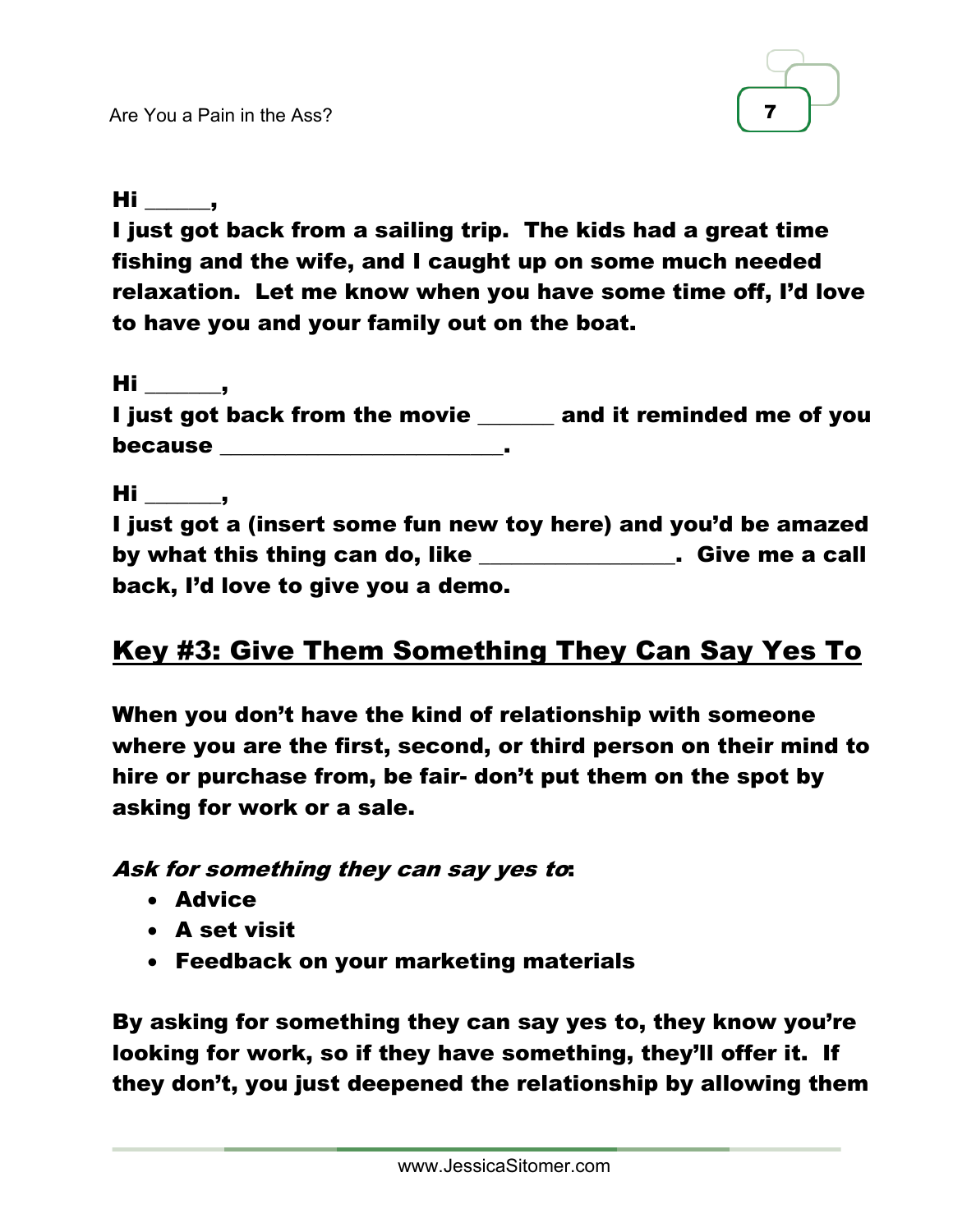

to say yes, to something else. Saying yes, makes people feel good. You've just created a win/win situation.

## Key #4: Ask Useful Questions

If you are out of work or not making sales, you need to be asking working/sales people questions about how they are getting work or sales. Why? Because they know something you don't.

Successful people leave footprints that you want to follow. They're not always good at seeing what they've done right, so you need to master your interviewing skills.

Watch television interviewers and see what questions they ask to probe important and revealing nuggets. Professionals, like Donny Deutsch, are great at finding out where people's rock bottom was and how they rose to the top.

Don't be afraid to ask questions as long as they are questions to which you really want the answers.

The quality of the questions will determine where you are in your career.

- Explain where you are stuck, and ask if they have suggestions as to how to overcome your obstacles
- Ask about a technique, skill, or piece of equipment
- Share your target lists with them to get referrals

It's okay to ask the same questions over and over. You will either find that different people give you completely different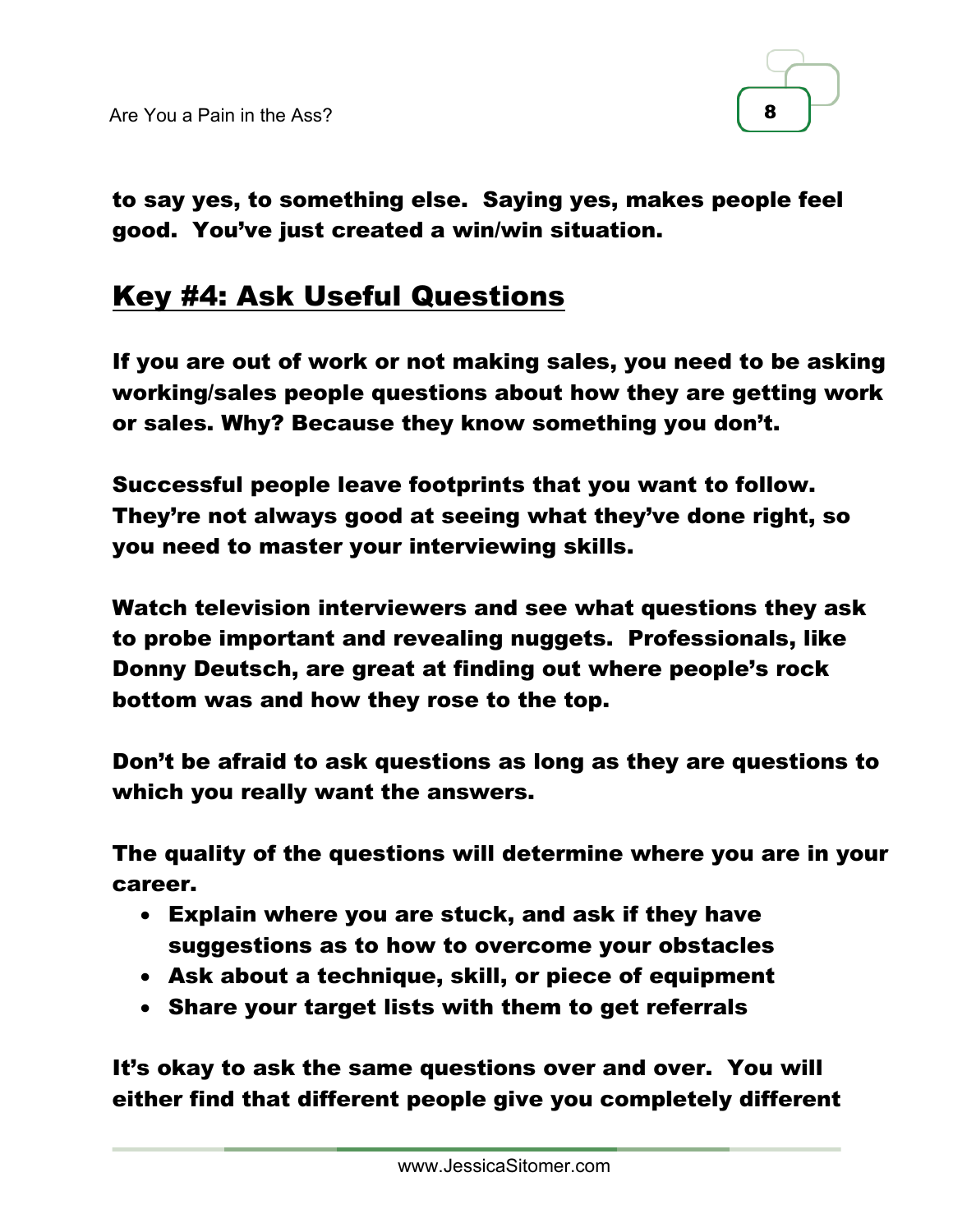

answers (in which case you'll have a lot of avenues to pursue) or you will find that they all give you the same answer, which is a pretty good sign that you should follow that path.

#### Samples:

When is the best time to do a set visit?

What are the different seasons for selling travel?

What are networking organizations or groups where I can meet \_\_\_\_\_\_\_\_\_\_\_\_\_\_\_\_\_\_\_\_?

What social media sites are on and how do you advise is the best way to use it?

#### Key #5: Create a Cool Campaign

Excite people by shaking up what they're used to with a cool marketing campaign. You work in a creative industry with savvy people; impress them with your uniqueness and creativity. If you don't know how, hire someone who does.

- A campaign is ongoing as opposed to a call that you make once
- A campaign teases, leaves the receiver wanting more
- A campaign causes buzz around you

Research the current trends in marketing for other industries and see how you can make it work for you.